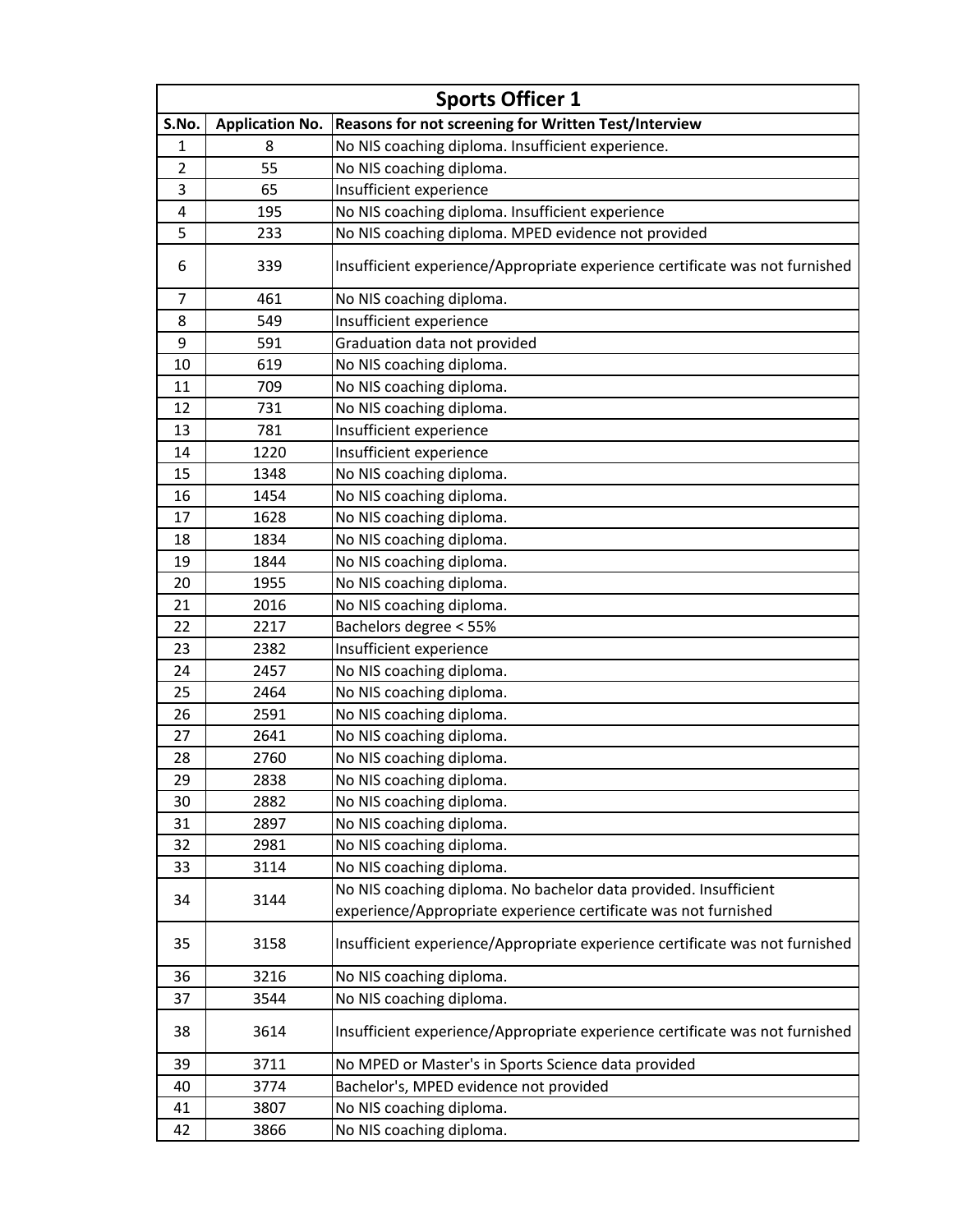| 43 | 3888 | No NIS coaching diploma.                                                     |
|----|------|------------------------------------------------------------------------------|
| 44 | 3924 | No NIS coaching diploma. MPED evidence not provided                          |
| 45 | 3982 | Insufficient experience/Appropriate experience certificate was not furnished |
| 46 | 4205 | No NIS coaching diploma.                                                     |
| 47 | 4312 | No NIS coaching diploma.                                                     |
| 48 | 4383 | No NIS coaching diploma.                                                     |
| 49 | 4552 | Graduation data not provided                                                 |
| 50 | 4631 | No NIS coaching diploma.                                                     |
| 51 | 4645 | Bachelors degree < 55%                                                       |
| 52 | 4713 | No NIS coaching diploma.                                                     |
| 53 | 4720 | Bachelor's, MPED evidence not provided                                       |
| 54 | 4810 | Insufficient experience                                                      |
| 55 | 4908 | No NIS coaching diploma.                                                     |
| 56 | 4930 | Insufficient experience/Appropriate experience certificate was not furnished |
| 57 | 5026 | No NIS coaching diploma.                                                     |
| 58 | 5070 | No NIS coaching diploma.                                                     |
| 59 | 5316 | No NIS coaching diploma.                                                     |
| 60 | 5334 | No NIS coaching diploma.                                                     |
| 61 | 5532 | No NIS coaching diploma.                                                     |
| 62 | 5698 | No NIS coaching diploma.                                                     |
| 63 | 5699 | No NIS coaching diploma.                                                     |
| 64 | 5702 | No NIS coaching diploma.                                                     |
| 65 | 5764 | No NIS coaching diploma.                                                     |
| 66 | 5840 | No NIS coaching diploma.                                                     |
| 67 | 5940 | No NIS coaching diploma.                                                     |
| 68 | 6009 | No NIS coaching diploma.                                                     |
| 69 | 6015 | No NIS coaching diploma. No MPED evidence provided.                          |
| 70 | 6050 | Insufficient experience/Appropriate experience certificate was not furnished |
| 71 | 6059 | Insufficient experience/Appropriate experience certificate was not furnished |
| 72 | 6084 | No NIS coaching diploma.                                                     |
| 73 | 6087 | No NIS coaching diploma.                                                     |
| 74 | 6148 | Insufficient experience/Appropriate experience certificate was not furnished |
| 75 | 6228 | Insufficient experience/Appropriate experience certificate was not furnished |
| 76 | 6277 | No NIS coaching diploma.                                                     |
| 77 | 6336 | No NIS coaching diploma.                                                     |
| 78 | 6407 | Insufficient experience                                                      |
| 79 | 6434 | Insufficient experience/Appropriate experience certificate was not furnished |
| 80 | 6455 | MPED second class, no marksheet provided. Insufficient                       |
|    |      | experience/Appropriate experience certificate was not furnished              |
| 81 | 6467 | Insufficient experience/Appropriate experience certificate was not furnished |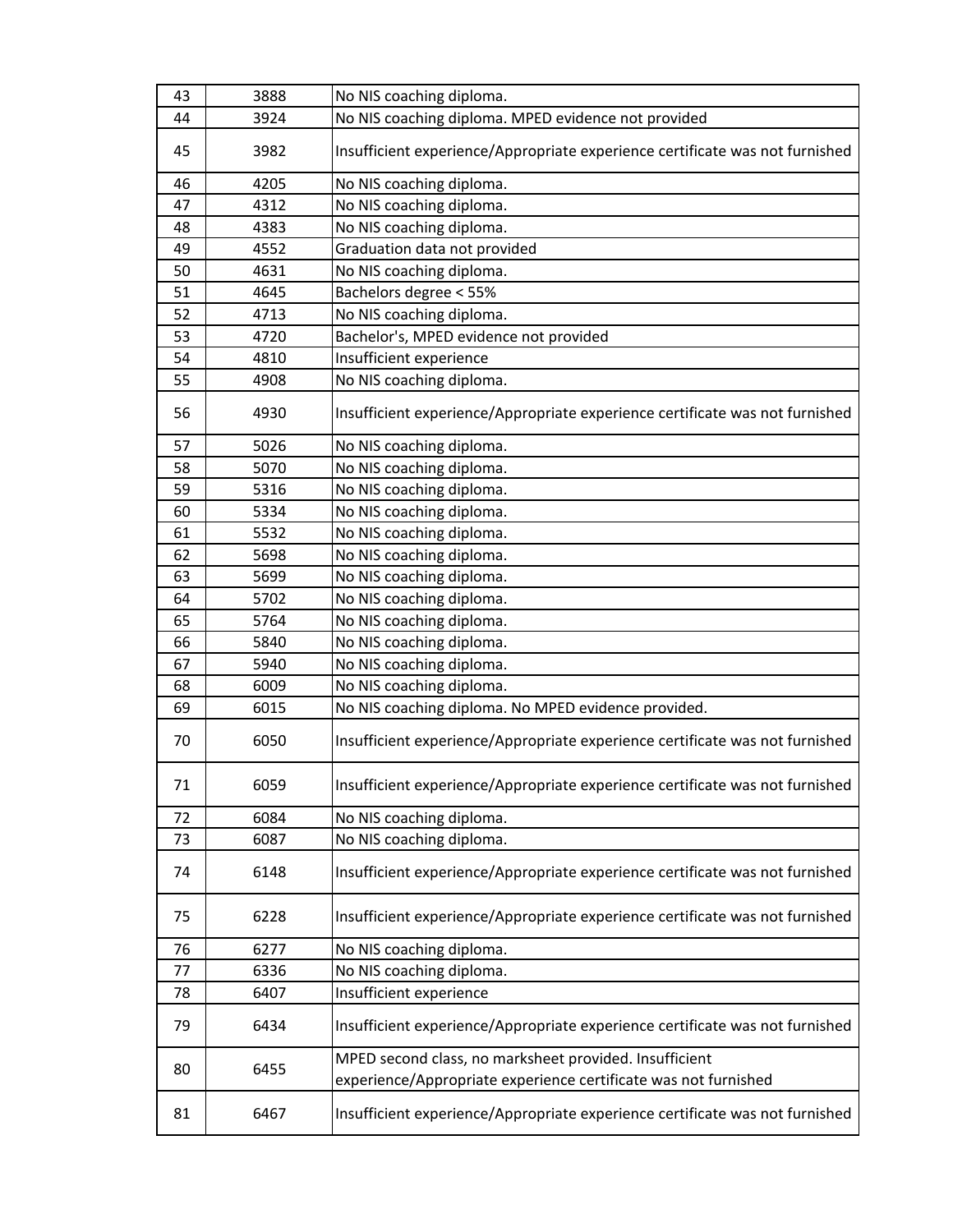| 82  | 6527 | No NIS coaching diploma.                                                     |
|-----|------|------------------------------------------------------------------------------|
| 83  | 6673 | Insufficient experience/Appropriate experience certificate was not           |
|     |      | furnished; Bachelors degree and MPED not furnished                           |
| 84  |      | Bachelor's degree <55%. Insufficient experience/Appropriate experience       |
|     | 6744 | certificate was not furnished                                                |
|     |      | No NIS coaching diploma. Insufficient experience/Appropriate experience      |
| 85  | 6900 | certificate was not furnished                                                |
| 86  | 6907 | No NIS coaching diploma.                                                     |
|     |      | No NIS coaching diploma. Insufficient experience/Appropriate experience      |
| 87  | 6946 | certificate was not furnished                                                |
| 88  | 6971 | No NIS coaching diploma.                                                     |
|     |      |                                                                              |
| 89  | 6991 | Insufficient experience/Appropriate experience certificate was not furnished |
| 90  | 7104 | No NIS coaching diploma. Insufficient experience/Appropriate experience      |
|     |      | certificate was not furnished                                                |
| 91  | 7137 | No NIS coaching diploma.                                                     |
| 92  | 7140 | No NIS coaching diploma.                                                     |
|     |      |                                                                              |
| 93  | 7281 | Insufficient experience/Appropriate experience certificate was not furnished |
| 94  | 7322 | No NIS coaching diploma.                                                     |
| 95  | 7355 | No NIS coaching diploma.                                                     |
|     |      | No NIS coaching diploma. Insufficient experience/Appropriate experience      |
| 96  | 7383 | certificate was not furnished                                                |
| 97  | 7716 | Bachelors degree < 55%                                                       |
|     |      | No NIS coaching diploma. Insufficient experience/Appropriate experience      |
| 98  | 7731 | certificate was not furnished                                                |
| 99  | 7747 | No NIS coaching diploma.                                                     |
| 100 | 7812 | No NIS coaching diploma.                                                     |
| 101 | 7871 | No NIS coaching diploma.                                                     |
| 102 | 7927 | No NIS coaching diploma.                                                     |
| 103 | 7931 | No NIS coaching diploma.                                                     |
| 104 | 7945 | No NIS coaching diploma.                                                     |
| 105 | 7972 | No NIS coaching diploma. No MPED evidence provided.                          |
| 106 | 8067 | No NIS coaching diploma.                                                     |
| 107 | 8068 | No NIS coaching diploma.                                                     |
|     |      | Bachelor's degree <55%. Insufficient experience/Appropriate experience       |
| 108 | 8086 | certificate was not furnished                                                |
| 109 | 8197 | No NIS coaching diploma.                                                     |
| 110 | 8201 | No NIS coaching diploma.                                                     |
| 111 | 8285 | No MPED evidence provided.                                                   |
| 112 | 8370 | No NIS coaching diploma.                                                     |
| 113 | 8404 | No NIS coaching diploma.                                                     |
| 114 | 8471 | No NIS coaching diploma.                                                     |
| 115 | 8480 | No NIS coaching diploma.                                                     |
| 116 | 8573 | No NIS coaching diploma.                                                     |
|     |      |                                                                              |
| 117 | 8632 | Insufficient experience/Appropriate experience certificate was not furnished |
| 118 | 8699 | No NIS coaching diploma.                                                     |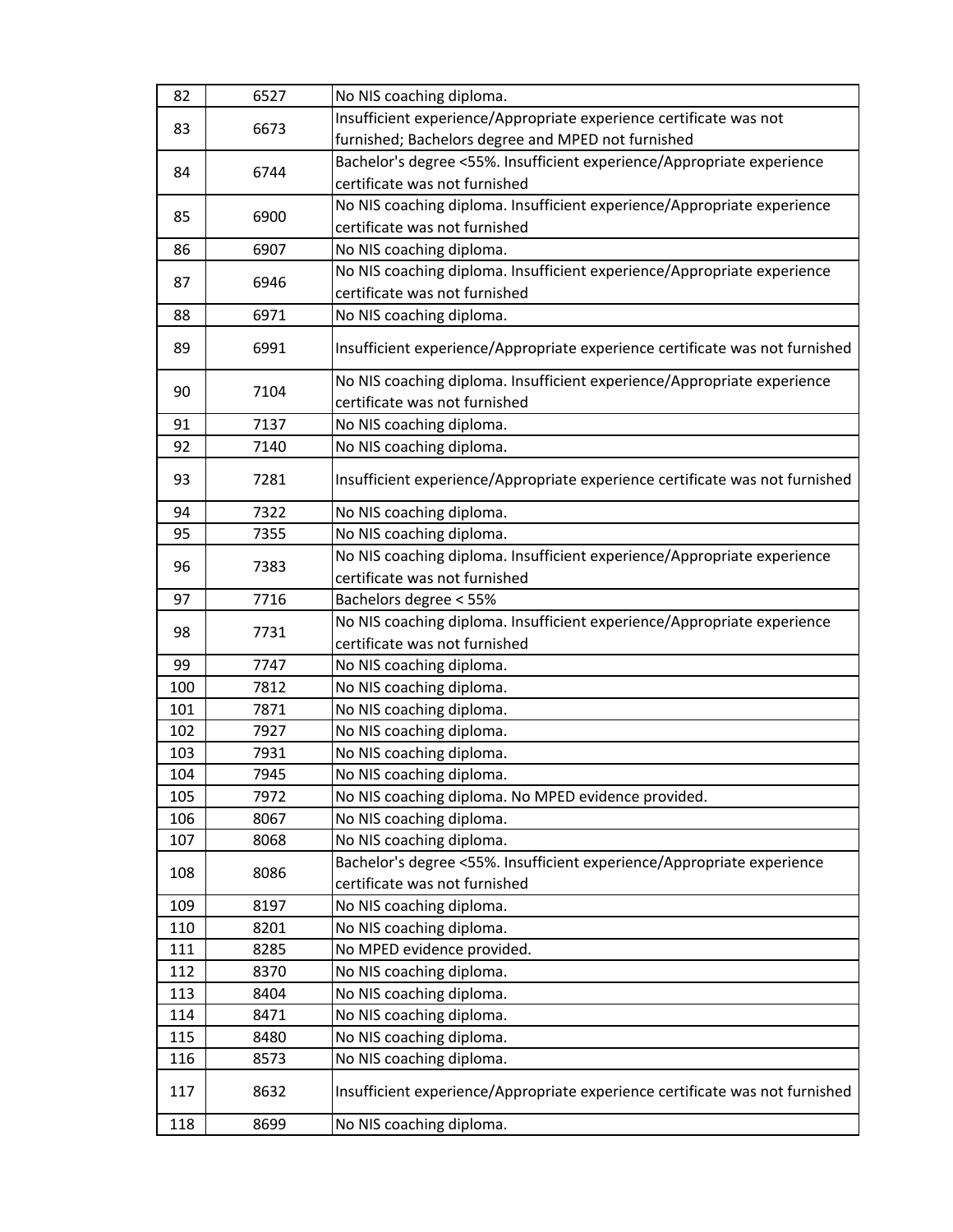| 119 | 8924  | No MPED evidence provided.                                                   |
|-----|-------|------------------------------------------------------------------------------|
| 120 | 8964  | No MPED evidence provided.                                                   |
| 121 | 9019  | No NIS coaching diploma.                                                     |
| 122 | 9245  | No MPED evidence provided.                                                   |
| 123 | 9248  | No NIS coaching diploma.                                                     |
| 124 | 9368  | No NIS coaching diploma.                                                     |
| 125 | 9421  | No NIS coaching diploma.                                                     |
| 126 | 9427  | No NIS coaching diploma.                                                     |
| 127 | 9447  | Insufficient experience/Appropriate experience certificate was not furnished |
| 128 | 9548  | No NIS coaching diploma.                                                     |
| 129 | 9578  | No NIS coaching diploma. No MPED evidence provided.                          |
| 130 | 9643  | No NIS coaching diploma.                                                     |
| 131 | 9716  | No Bachelors degree evidence provided                                        |
| 132 | 9772  | Insufficient experience/Appropriate experience certificate was not furnished |
| 133 | 9983  | No NIS coaching diploma.                                                     |
| 134 | 10042 | No NIS coaching diploma.                                                     |
| 135 | 10099 | No NIS coaching diploma.                                                     |
| 136 | 10146 | No NIS coaching diploma.                                                     |
| 137 | 10158 | No NIS coaching diploma.                                                     |
| 138 | 10171 | No NIS coaching diploma.                                                     |
| 139 | 10291 | Insufficient experience/Appropriate experience certificate was not furnished |
| 140 | 10429 | No NIS coaching diploma. No MPED evidence provided.                          |
| 141 | 10516 | No degrees furnished                                                         |
| 142 | 10522 | No NIS coaching diploma.                                                     |
| 143 | 10707 | No NIS coaching diploma.                                                     |
| 144 | 10715 | No NIS coaching diploma.                                                     |
| 145 | 10720 | No NIS coaching diploma.                                                     |
| 146 | 10728 | No NIS coaching diploma.                                                     |
| 147 | 10771 | No NIS coaching diploma.                                                     |
| 148 | 10936 | No NIS coaching diploma.                                                     |
| 149 | 10980 | No NIS coaching diploma.                                                     |
| 150 | 11012 | Insufficient experience/Appropriate experience certificate was not furnished |
| 151 | 11106 | Insufficient experience/Appropriate experience certificate was not furnished |
| 152 | 11456 | No Bachelors degree evidence provided                                        |
| 153 | 11558 | Over age                                                                     |
| 154 | 11560 | No Bachelors degree evidence provided                                        |
| 155 | 11646 | No NIS coaching diploma.                                                     |
| 156 | 11738 | No NIS coaching diploma.                                                     |
| 157 | 11742 | No NIS coaching diploma.                                                     |
| 158 | 11753 | Bachelor's degree <55%                                                       |
| 159 | 11772 | No NIS coaching diploma.                                                     |
| 160 | 11834 | No NIS coaching diploma.                                                     |
| 161 | 11934 | No NIS coaching diploma.                                                     |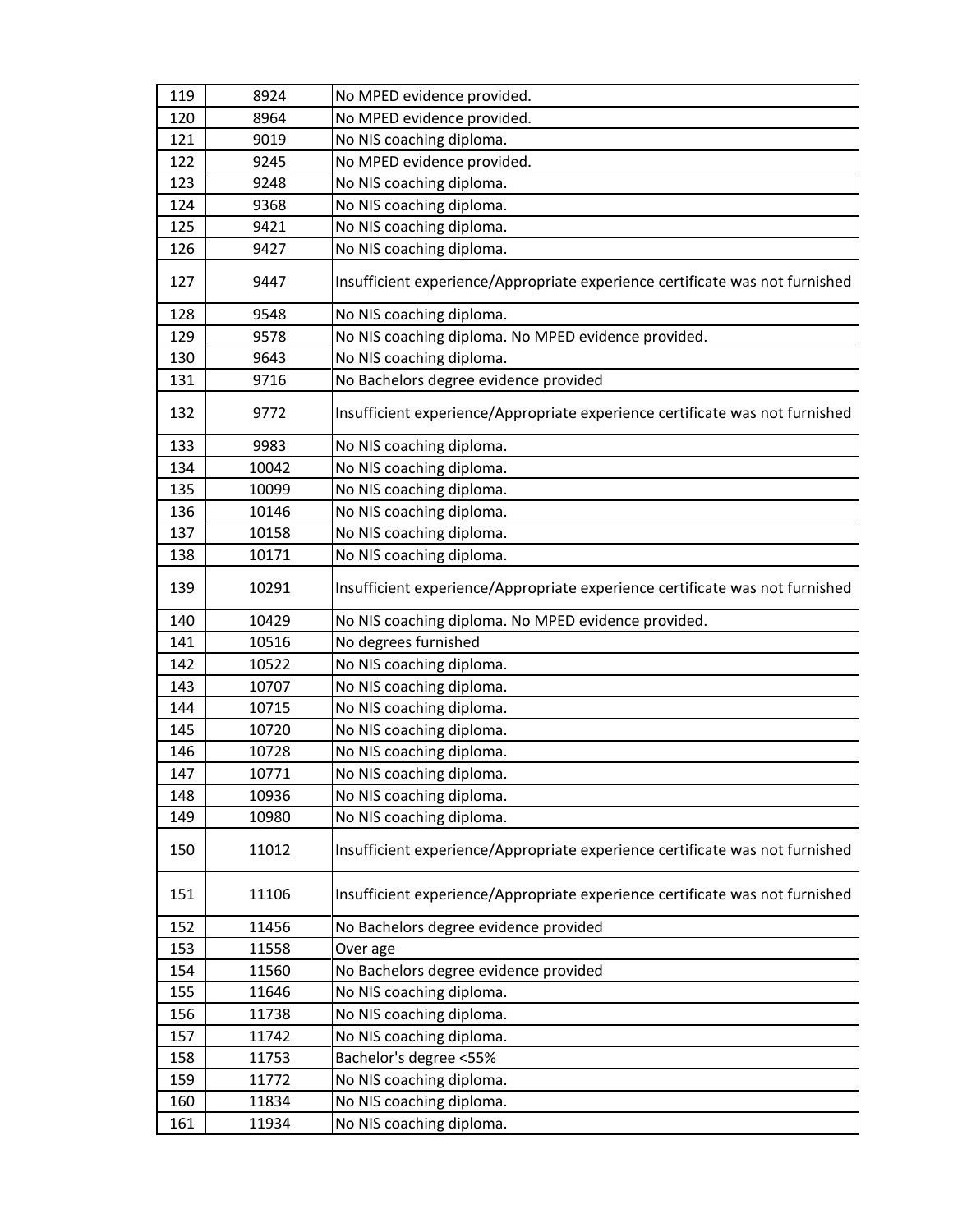| 162 | 12020 | Insufficient experience/Appropriate experience certificate was not furnished |
|-----|-------|------------------------------------------------------------------------------|
| 163 | 12096 | No NIS coaching diploma.                                                     |
| 164 | 12120 | Insufficient experience/Appropriate experience certificate was not furnished |
| 165 | 12150 | Insufficient experience/Appropriate experience certificate was not furnished |
| 166 | 12237 | No NIS coaching diploma.                                                     |
| 167 | 12307 | No NIS coaching diploma.                                                     |
| 168 | 12331 | No Bachelors degree evidence provided                                        |
| 169 | 12338 | No NIS coaching diploma.                                                     |
| 170 | 12364 | No Bachelors degree evidence provided                                        |
| 171 | 12369 | No NIS coaching diploma.                                                     |
| 172 | 12395 | No NIS coaching diploma.                                                     |
| 173 | 12477 | No NIS coaching diploma.                                                     |
| 174 | 12534 | No NIS coaching diploma.                                                     |
| 175 | 12575 | No NIS coaching diploma.                                                     |
| 176 | 12576 | Bachelor's degree <55%                                                       |
| 177 | 12577 | No NIS coaching diploma.                                                     |
| 178 | 12660 | No NIS coaching diploma.                                                     |
| 179 | 12768 | Insufficient experience/Appropriate experience certificate was not furnished |
| 180 | 12772 | No Bachelors degree evidence provided                                        |
| 181 | 12792 | Insufficient experience/Appropriate experience certificate was not furnished |
| 182 | 12828 | No NIS coaching diploma.                                                     |
| 183 | 12829 | Insufficient experience/Appropriate experience certificate was not furnished |
| 184 | 12867 | Insufficient experience/Appropriate experience certificate was not furnished |
| 185 | 12882 | No NIS coaching diploma.                                                     |
| 186 | 13071 | No Bachelors degree evidence provided                                        |
| 187 | 13171 | Insufficient experience/Appropriate experience certificate was not furnished |
| 188 | 13198 | No NIS coaching diploma.                                                     |
| 189 | 13231 | No NIS coaching diploma.                                                     |
| 190 | 13250 | No NIS coaching diploma.                                                     |
| 191 | 13262 | No NIS coaching diploma.                                                     |
| 192 | 13294 | No NIS coaching diploma.                                                     |
| 193 | 13307 | No NIS coaching diploma.                                                     |
| 194 | 13340 | No NIS coaching diploma.                                                     |
| 195 | 13347 | No MPED evidence provided.                                                   |
| 196 | 13358 | No NIS coaching diploma.                                                     |